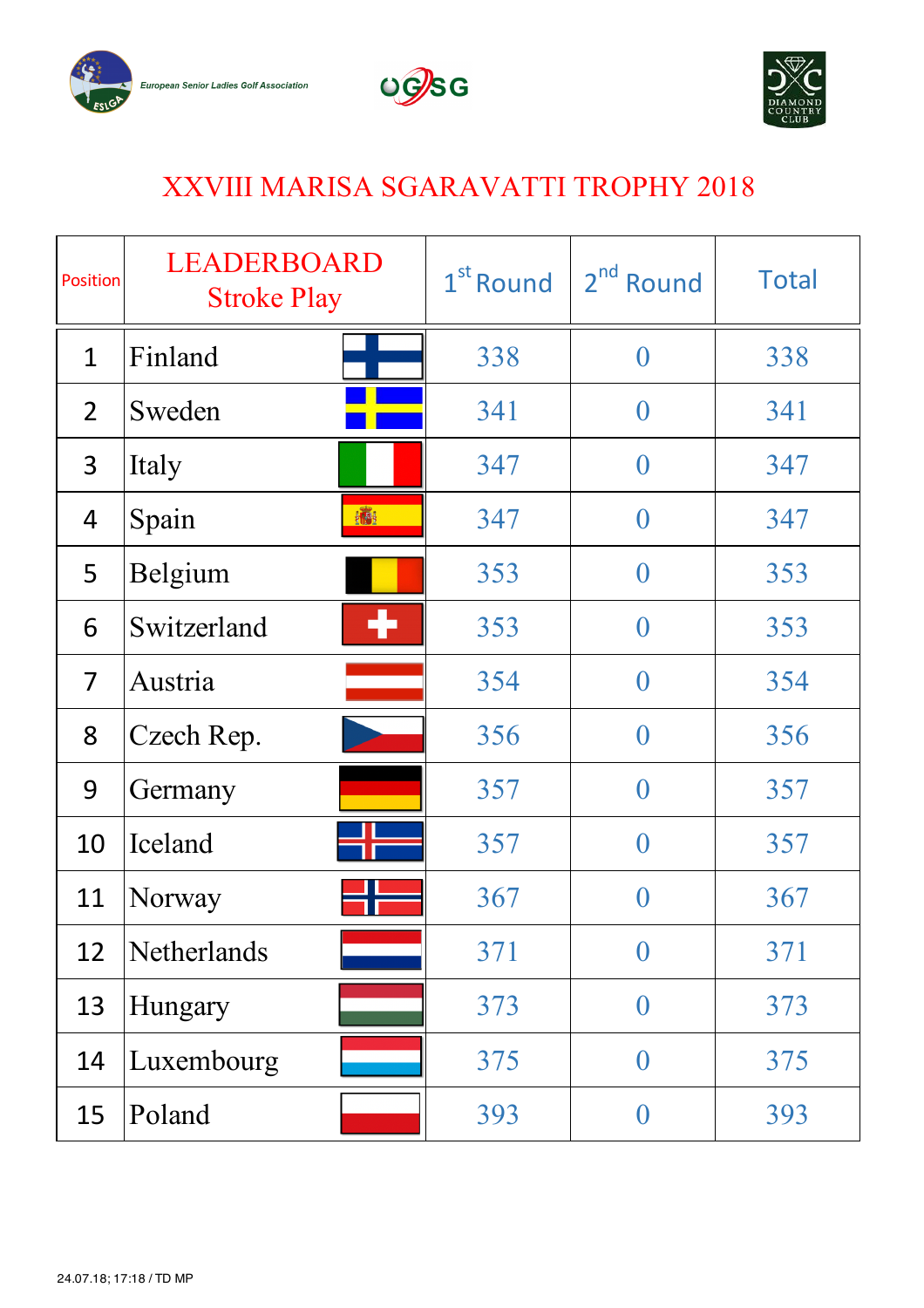





| <b>Stroke Play</b>               | July 24 <sup>th</sup> | July 25 <sup>th</sup> | <b>TOTAL</b> |
|----------------------------------|-----------------------|-----------------------|--------------|
| Austria                          |                       |                       |              |
| Elisabeth Otto-Kogler            | 95                    |                       |              |
| <b>Christine Schelch</b>         | 83                    |                       |              |
| <b>Martina Wellner</b>           | 90                    |                       |              |
| Inge Spitznagel                  | 96                    |                       |              |
| <b>Martina Braumann</b>          | 86                    |                       |              |
| <b>Christine Fischer</b>         |                       |                       |              |
| TOTAL                            | 354                   | $\Omega$              | 354          |
| <b>Belgium</b>                   |                       |                       |              |
| Anne DeBorchgrave Altena         | 94                    |                       |              |
| <b>Mireile Van Wettere</b>       | 88                    |                       |              |
| Veronique De Broqueville         | 89                    |                       |              |
| <b>Anne-Francoise Decoster</b>   | 89                    |                       |              |
| <b>Marie-Christine Dielemann</b> | 87                    |                       |              |
| <b>Martine Maertens-Bolle</b>    |                       |                       |              |
| TOTAL                            | 353                   | 0                     | 353          |
| <b>Czech Republic</b>            |                       |                       |              |
| Pavla Pribylova                  | 87                    |                       |              |
| Zuzana Truneckova                | 86                    |                       |              |
| Jana Krnanska                    | 94                    |                       |              |
| Eva Schovankova                  | 95                    |                       |              |
| Vera Hesova                      | 89                    |                       |              |
| Iveta Khrova                     |                       |                       |              |
| <b>TOTAL</b>                     | 356                   | 0                     | 356          |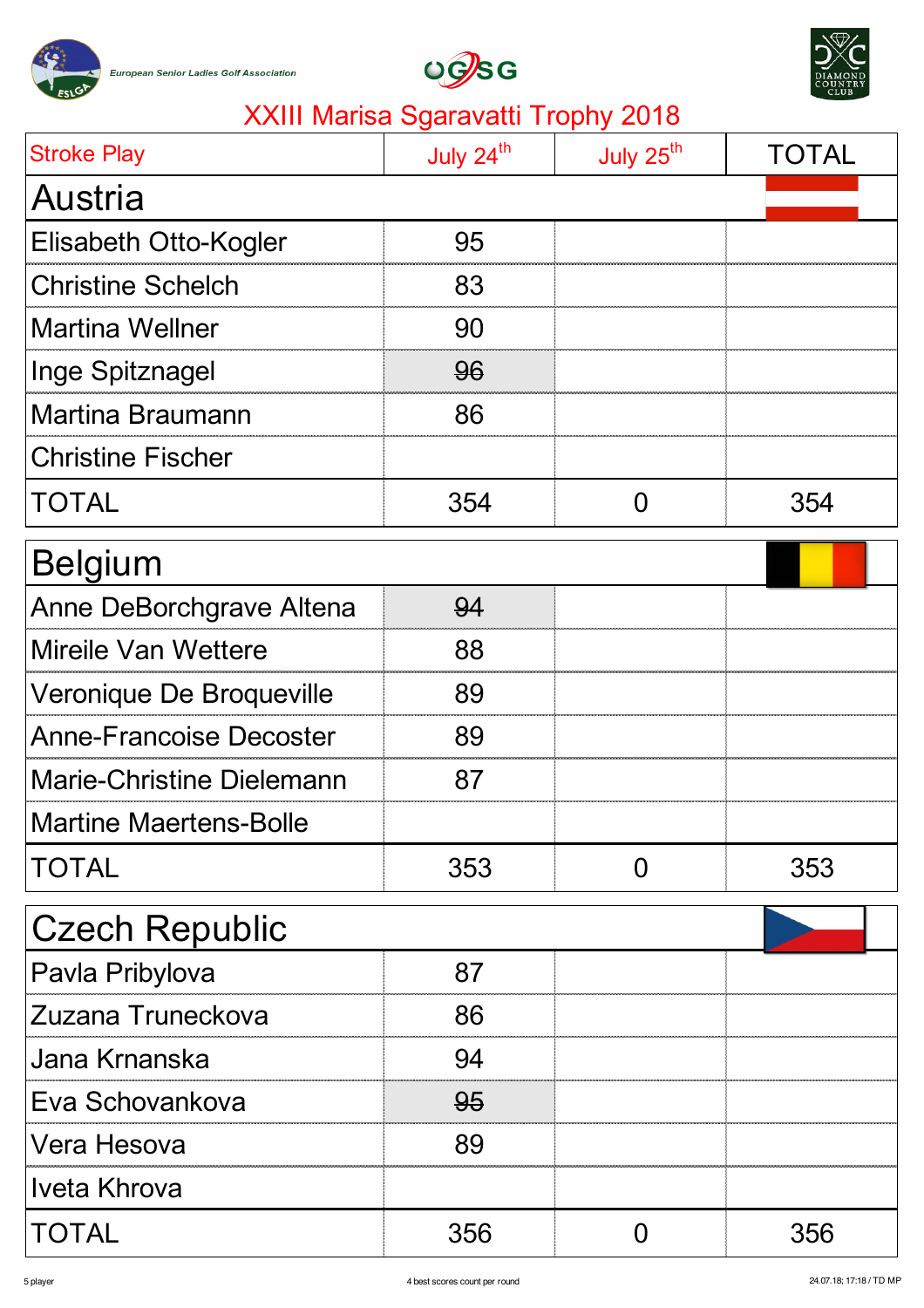





| <b>Stroke Play</b>         | July 24 <sup>th</sup> | July 25 <sup>th</sup> | TOTAL |
|----------------------------|-----------------------|-----------------------|-------|
| Finland                    |                       |                       |       |
| Satu Huotari               | 86                    |                       |       |
| <b>Anne Kokko</b>          | 84                    |                       |       |
| Pirjo Kortesoja            | 83                    |                       |       |
| Sirkku Perttilä            | 87                    |                       |       |
| Kristina Junni             | 85                    |                       |       |
|                            |                       |                       |       |
| <b>TOTAL</b>               | 338                   | $\Omega$              | 338   |
| Germany                    |                       |                       |       |
| <b>Cornelia Kottwitz</b>   | 90                    |                       |       |
| Daniela Haas-Klohe         | 87                    |                       |       |
| <b>Karin Fischer</b>       | 87                    |                       |       |
| <b>Carola Constantin</b>   | 93                    |                       |       |
| <b>Susanne Niegisch</b>    | <u> 101</u>           |                       |       |
| Ute Häring                 |                       |                       |       |
| <b>TOTAL</b>               | 357                   | O                     | 357   |
| Hungary                    |                       |                       |       |
| <b>Ildiko Zsadany</b>      | 95                    |                       |       |
| <b>Ilona Turkovics</b>     | 93                    |                       |       |
| Szilvia Karpati            | 90                    |                       |       |
| Maria Vainio Györi-Molnar  | 99                    |                       |       |
| <b>Zsusa Wieser Takacs</b> | 95                    |                       |       |
| Eva Erdai                  |                       |                       |       |
| <b>TOTAL</b>               | 373                   | $\Omega$              | 373   |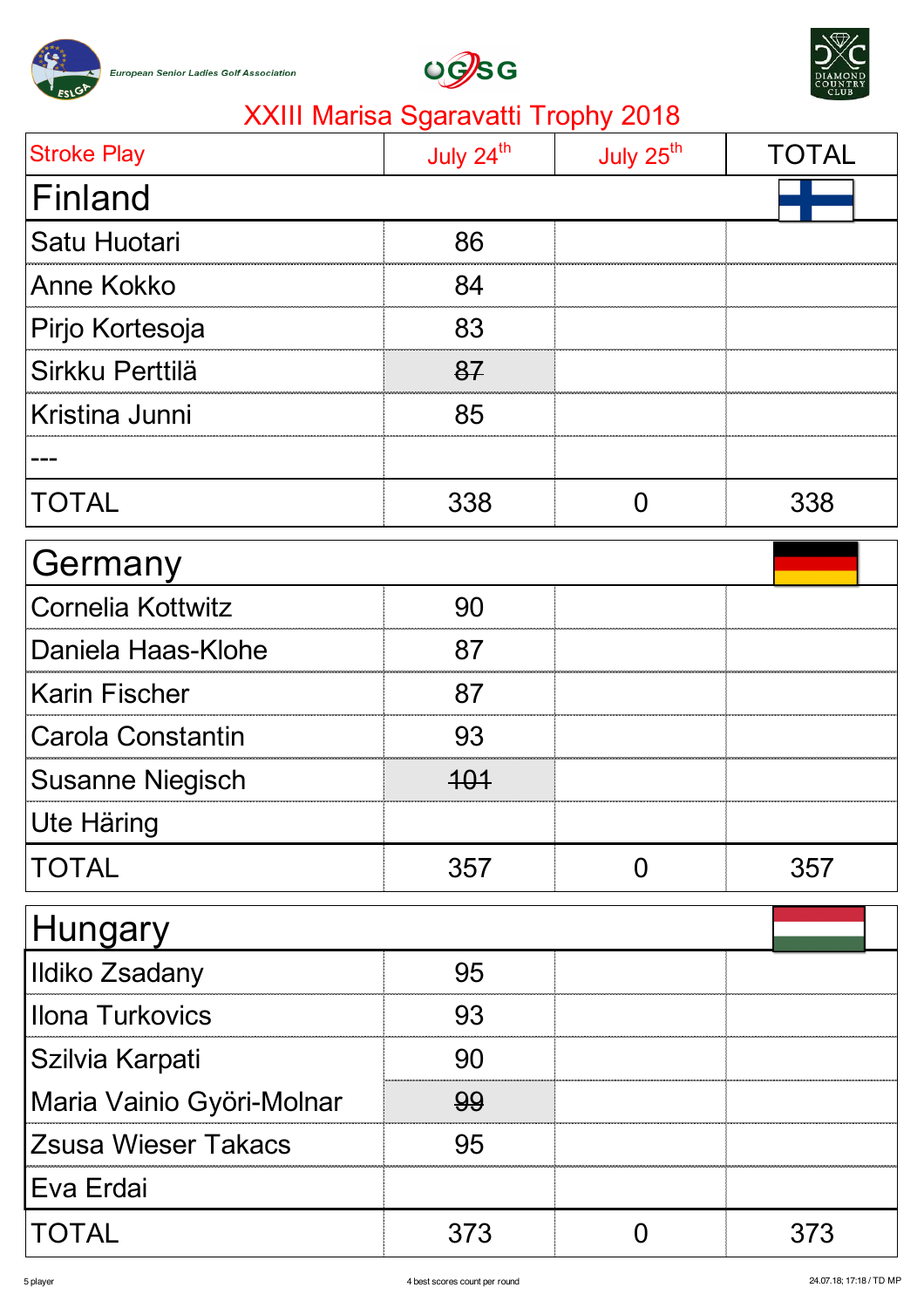





| <b>Stroke Play</b>            | July 24 <sup>th</sup> | July 25 <sup>th</sup> | TOTAL |
|-------------------------------|-----------------------|-----------------------|-------|
| Iceland                       |                       |                       |       |
| Anna Snodis Sigmarsdottir     | 93                    |                       |       |
| Ragnheidur Sigurdardottir     | 93                    |                       |       |
| <b>Asgerdur Sverrisdottir</b> | 87                    |                       |       |
| Maria Malfridur Gudnadottir   | 84                    |                       |       |
| <b>Gudrun Gardars</b>         | <del>100</del>        |                       |       |
|                               |                       |                       |       |
| <b>TOTAL</b>                  | 357                   | $\Omega$              | 357   |
| <b>Italy</b>                  |                       |                       |       |
| <b>Isabella Chitto</b>        | 93                    |                       |       |
| Alessandra Trombetta          | 95                    |                       |       |
| Alessandra Zoboli             | 88                    |                       |       |
| Isabella Bronzini             | 81                    |                       |       |
| <b>Prisca Taruffi</b>         | 85                    |                       |       |
|                               |                       |                       |       |
| <b>TOTAL</b>                  | 347                   | $\mathbf{\Omega}$     | 347   |
| Luxembourg                    |                       |                       |       |
| <b>Brigitte Gosselin</b>      | 87                    |                       |       |
| <b>Christiane Schmit</b>      | 95                    |                       |       |
| Doris Lamparski               | 96                    |                       |       |
| Karin V Crugten               | 98                    |                       |       |
| Diana Dalrymple               | 97                    |                       |       |
| <b>Anita De Viell</b>         |                       |                       |       |
| <b>TOTAL</b>                  | 375                   | 0                     | 375   |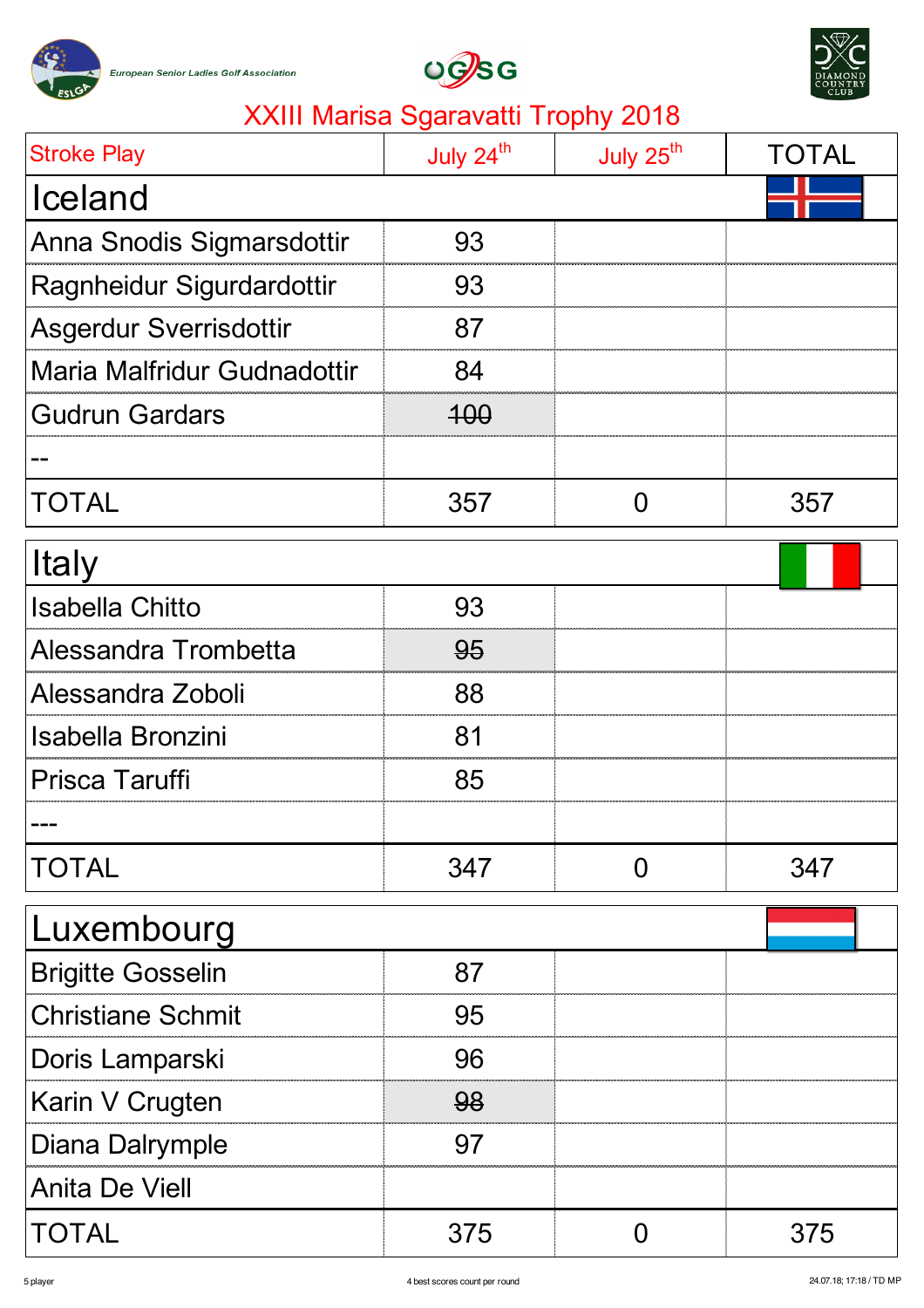





| <b>Stroke Play</b>         | July 24 <sup>th</sup> | July 25 <sup>th</sup> | TOTAL |
|----------------------------|-----------------------|-----------------------|-------|
| <b>Netherlands</b>         |                       |                       |       |
| <b>Jose Brasem</b>         | 98                    |                       |       |
| <b>Irene Gerards</b>       | 99                    |                       |       |
| <b>Quirine Bouma</b>       | 90                    |                       |       |
| <b>Taetske Visser</b>      | 90                    |                       |       |
| Manja Reef                 | 93                    |                       |       |
| <b>Margriet Baarns</b>     |                       |                       |       |
| <b>TOTAL</b>               | 371                   | $\Omega$              | 371   |
| Norway                     |                       |                       |       |
| Elin Horgen                | 89                    |                       |       |
| Nina Henriksen             | 91                    |                       |       |
| <b>Susann Heimdal</b>      | 85                    |                       |       |
| <b>Bente Hansen</b>        | 102                   |                       |       |
| <b>Reidun Aas Johansen</b> | <del>103</del>        |                       |       |
|                            |                       |                       |       |
| <b>TOTAL</b>               | 367                   | O                     | 367   |
| Poland                     |                       |                       |       |
| Marzena Szpilman           | 102                   |                       |       |
| Barbara Bobinska           | 113                   |                       |       |
| <b>Elizbieta Panas</b>     | 92                    |                       |       |
| Anna Rydzkoliska           | 99                    |                       |       |
| Brygida Moranska           | 100                   |                       |       |
|                            |                       |                       |       |
| <b>TOTAL</b>               | 393                   | 0                     | 393   |